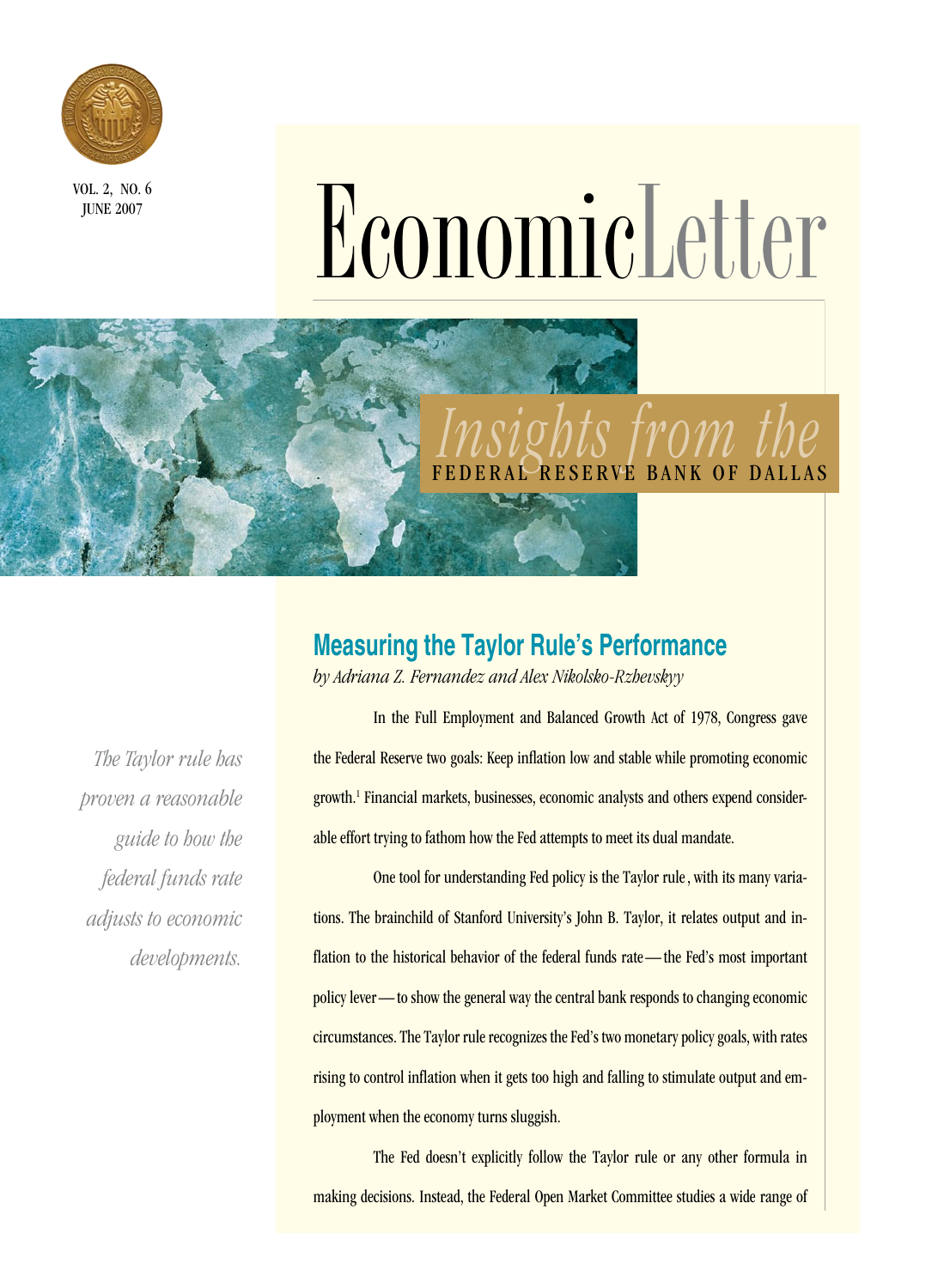information to determine the best course of action. Nonetheless, the rule has proven a reasonable guide to how the federal funds rate adjusts to economic developments.

The Fed has taken steps in recent years to increase the transparency of its decisionmaking, hoping that clearer communication will improve the public's comprehension of its actions, thereby enhancing the economy's performance. In a similar way, the Taylor rule has contributed to better understanding of monetary policy by providing a general guide to how the Fed operates.

What makes a good Taylor rule? We addressed this issue by using a recently developed econometric technique to determine how the original rule and subsequent variations perform using different measures of inflation, output and unemployment. We found that the rule remains relevant today, despite the changes wrought by globalization, financial market innovations and technological advances.

#### **Applying the Taylor Rule**

A policy rule is just a predictable pattern of behavior, a characterization of how policy either does, or should, respond to changes in the economy.

The Taylor rule describes how a central bank tries to keep the economy in equilibrium—with inflation at the desired level and output at sustainable potential. If output is below the long-run trend, the rule calls for the Fed to cut interest rates. Cheaper credit would increase investment and purchases of consumer durables, bolstering output and eventually bringing the economy back to equilibrium. Similarly, if inflation rises beyond the desired level, the rule calls for an increase in interest rates, which would reduce investment and purchases of consumer durables. As aggregate demand weakens, inflation would fall, eventually returning the economy to equilibrium.

The Taylor rule operates by focusing on gaps between desired and actual levels of inflation and output. Weights measure the federal funds rate's sensitivity to changes in each of them (*see box*).

Since Taylor's initial formulation in 1993, economists have modified the rule in a number of ways, while preserving its essence. The original Taylor rule is backward looking in that it calls for federal funds rate changes to reflect past changes in inflation and output. In recent years, studies have found that the Fed also responds to *expected* inflation and output, so

#### A Formal Description of the Taylor Rule

The Taylor rule uses inflation and gross domestic product to predict changes in the federal funds rate. It's typically expressed as

$$
i_t = r^* + \pi_t + \delta(\pi_t - \pi^*) + \omega(y_t - y_t^*)
$$

where *i t* is the federal funds rate at time *t*, *r\** is the equilibrium real interest rate (usually treated as a constant 2 percent),  $\pi_t$  is the inflation rate,  $(\pi_t-\pi^\star)$  is the deviation of the inflation rate from its target level  $\pi$ <sup>*\**</sup> (also usually 2 percent), and  $(y - y^*)$  is the deviation of output  $(y<sub>i</sub>)$  from its full-employment level,  $y<sub>i</sub><sup>*</sup>$ .

The weights  $\delta$  and  $\omega$  indicate the sensitivity of federal funds rate changes to each of the two gaps—inflation and output.

The Taylor rule predicts that central banks will increase interest rates when inflation rises above the target level or output moves above its full-employment level, and vice versa.

**Nominal interest rate component:**  $r^* + \pi$ <sub>t</sub> The sum of the equilibrium real interest rate and the current inflation rate, this component defines the level at which the federal funds rate would settle were inflation stable at its target rate and output maintaining its full-employment level. + **Inflation gap:**  $\delta(\pi_i - \pi^*)$  **Short-term interest rate:** *i* When inflation rises above its target level, the Fed raises the funds rate by a multiple of the difference. This action slows money growth, which reduces future inflation. + **Output gap:**  $\omega(y - y^*)$ When output falls short of its full-employment potential, the Fed lowers the funds rate. This action stimulates economic growth, raising output toward its potential. NOTE: Both *y*<sub>*a*</sub> and *y*<sup>*\**</sup><sub>*t*</sub> are typically converted to natural logs, so that  $(y - y^*)$  represents the percentage by which output deviates from its full-employment level at time *t*.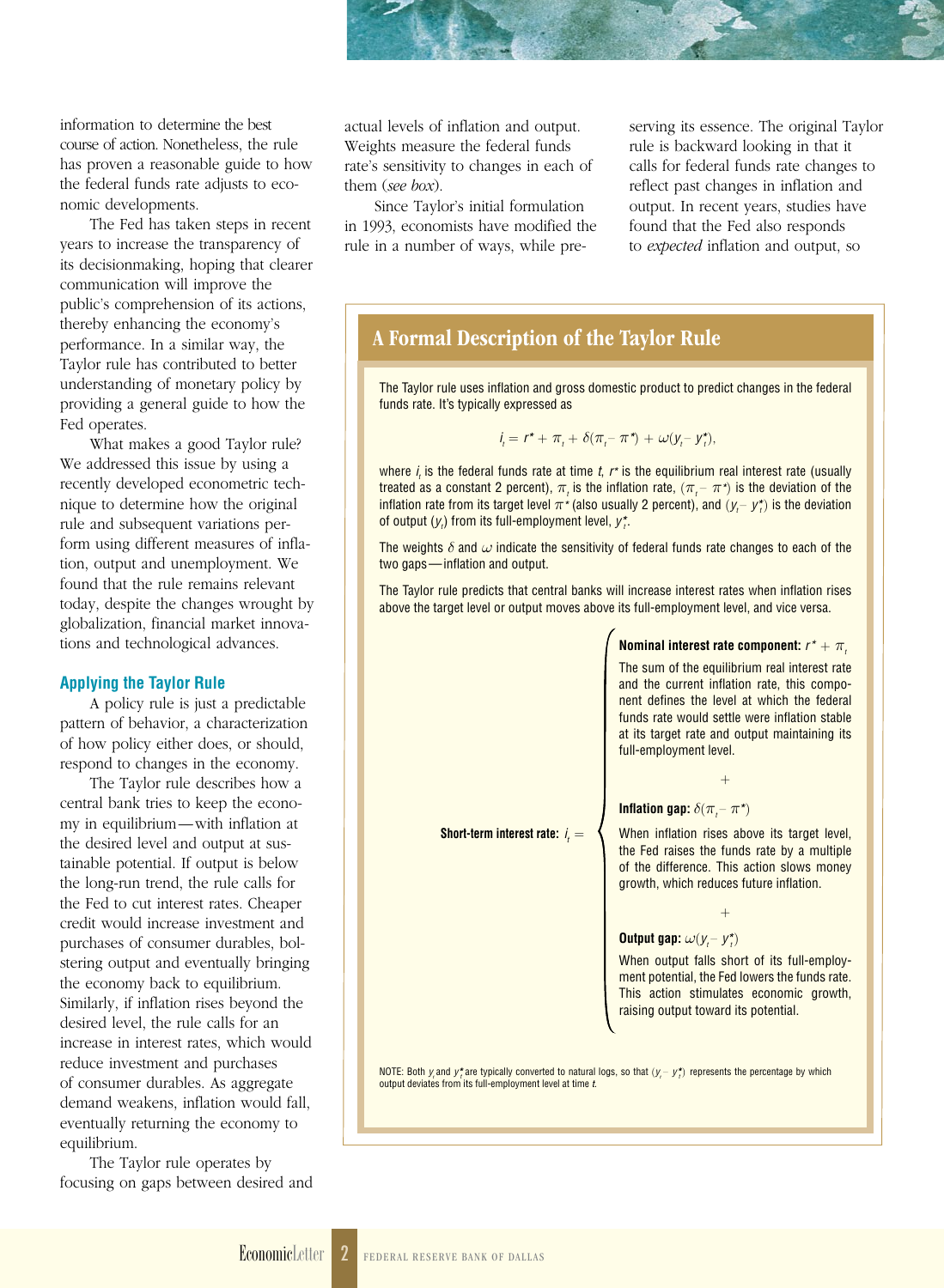newer, forward-looking versions of the Taylor rule have emerged.<sup>2</sup>

In addition to being backward looking, the original Taylor rule implies the Fed immediately adjusts interest rates to target levels, an unwarranted assumption. Gradualism allows the Fed to change rates in a series of small steps in the same direction, a process called interest rate smoothing. Some Taylor rule models account for this gradualism by including lagged values of the federal funds rate.3

Gradualism provides a way to exercise caution in policymaking because it allows central banks to assess their tactics and make necessary adjustments. By contrast, wholesale changes in the federal funds rate—an approach Fed Chairman Ben S. Bernanke once described as "cold turkey"—would only add to analytical and forecasting uncertainties.<sup>4</sup>

Even after incorporating gradualism into the Taylor rule, decisions remain about what inflation and output data to use.

Measurement isn't always straightforward. Different price gauges, for example, sometimes send different signals about how much inflation is heating up. In the second half of 2000 and early 2001, for example, the Consumer Price Index (CPI) ran 3-3.5 percent, while the Personal Consumption Expenditures index fell from 3 percent to 2 percent.

A similar imprecision plagues measures of slack—the gap between the economy's actual and potential output. Quarterly GDP figures are routinely revised, sometimes substantially, and potential output estimates depend on occasionally unreliable calculations about the capital stock, labor supply and productivity.<sup>5</sup>

Ambiguity can also be found in alternative slack measures, such as the non-accelerating inflation rate of unemployment, or NAIRU. By one estimate, we can be 95 percent sure the NAIRU was between 5.1 and 7.7 percent in 1990, a wide range

that suggests the measure should be used with caution.<sup>6</sup> Economist Robert M. Solow calculated that in 1995, 1 percentage point of unemployment corresponded to about 1.25 million jobs, or about 2 percent of GDP. Small measurement errors can have serious policy implications, he concluded.7

Data revisions present a particular problem for the Taylor rule.<sup>8</sup> More complete information often leads to changes in inflation and output figures long after monetary policy actions have been taken. The new data may produce a different relationship between inflation, output and the historical federal funds rate.

Revisions' shifting signals can distort models' explanatory power, creating problems with evaluating their performance. For accurate comparisons, it's essential to use real-time data—information that would have been available to policymakers when they made their decisions.<sup>9</sup> Real-time data might be used more commonly in Taylor rule models if it weren't so difficult to find unrevised data sets.

#### **Modeling the Taylor Rule**

To see what makes a good Taylor rule, we looked at six versions, each of which uses different data to determine the optimal federal funds rate (*Table 1*). The models included four early efforts—three by Taylor himself and one by Richard Clarida, Jordi Galí and Mark Gertler. Two others were of more recent vintage—a 2004 model from Dallas Fed economist Evan Koenig and a 2007 effort by Christian J. Murray, David H. Papell and Alex Nikolsko-Rzhevskyy.

Economists have developed other Taylor rule variations, but these were chosen as representative of the scope of the rule's evolution: from backward to forward looking, from cold turkey to gradualism, and from simple measures of inflation, output and unemployment to more complex ones.

Inflation measures used in Taylor rule models include:

• The GDP deflator, which

*Gradualism provides a way to exercise caution in policymaking bcause it allows central banks to assess their tactics and make necessary adjustments.* 

tracks the month-to-month percentage change in prices of all new domestic goods and services.

• The Blue Chip forecast, an average of the inflation forecasts issued by 52 business economists.

• The CPI, which measures the monthly percentage change in prices of a fixed market basket of goods and services.

The output-gap measures are:

• The percentage by which GDP deviates from a straight-line growth path that's based on historical data.

• The difference between trend and actual GDP growth, using estimates from the Blue Chip forecast.

• The percentage by which industrial production deviates from a nonlinear growth path that's based on historical data.

• The current unemployment rate minus the natural rate, expressed as a five-year average of data from the Philadelphia Fed's real-time data set.

We used real-time data in assessing the models. Initial data are released with a one-quarter lag, which means we used the previous quarter's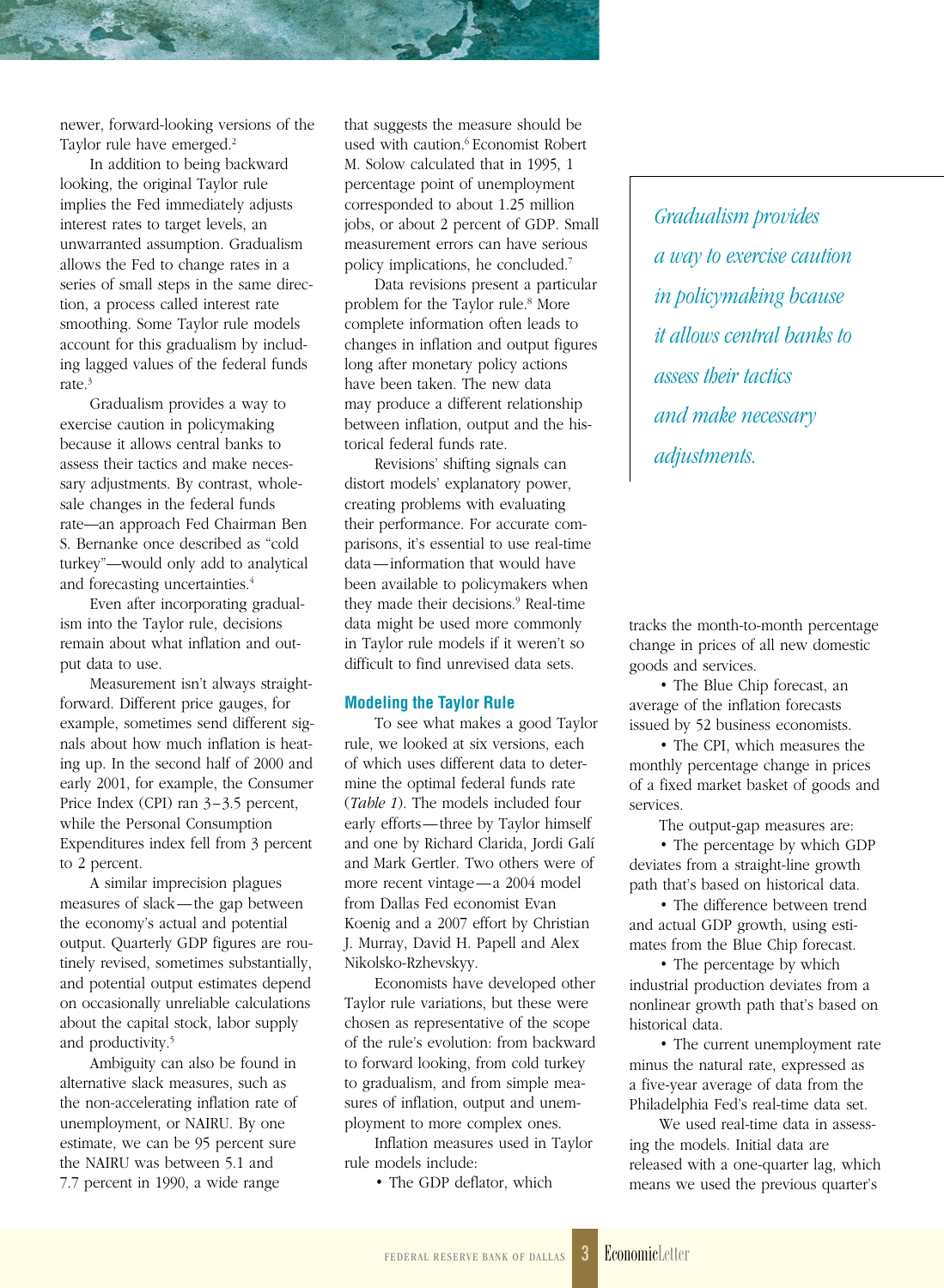#### Table 1 The Original and Five Variations on the Taylor Rule

| <b>Model</b>                                   | <b>Input variables</b>                                                                                                                                                                                                                              | <b>Other characteristics</b>                                                    |
|------------------------------------------------|-----------------------------------------------------------------------------------------------------------------------------------------------------------------------------------------------------------------------------------------------------|---------------------------------------------------------------------------------|
| Taylor 1993                                    | • GDP deflator<br>• Output deviation from linear trend                                                                                                                                                                                              | <b>Backward looking</b><br>No interest rate smoothing<br><b>Fixed weights</b>   |
| <b>Taylor A</b>                                | • GDP deflator<br>• Output deviation from linear trend<br>• Federal funds rate in previous period                                                                                                                                                   | <b>Backward looking</b><br>Uses interest rate smoothing<br><b>Fixed weights</b> |
| <b>Taylor B</b>                                | • GDP deflator<br>• Output deviation from linear trend                                                                                                                                                                                              | <b>Backward looking</b><br>No interest rate smoothing<br>Variable weights       |
| Clarida, Galí and Gertler<br>(CGG)             | • Blue Chip inflation forecast<br>• Deviation of log of industrial production<br>from quadratic trend<br>• Federal funds rate in previous period<br>• Federal funds rate two periods earlier                                                        | <b>Forward looking</b><br>Uses interest rate smoothing<br>Variable weights      |
| Koenig                                         | • Blue Chip inflation forecast<br>• Current minus five-year moving average unemployment rate<br>• Difference between trend and actual GDP growth as<br>approximated by the Blue Chip GDP growth forecast<br>• Federal funds rate in previous period | <b>Forward looking</b><br>Uses interest rate smoothing<br>Variable weights      |
| Murray, Papell & Nikolsko-<br>Rzhevskyy (MPNR) | • GDP deflator<br>• Deviation of GDP from quadratic trend<br>• Federal funds rate in previous period                                                                                                                                                | <b>Backward looking</b><br>Uses interest rate smoothing<br>Variable weights     |

signals to predict each quarter's federal funds rate.

To evaluate the models, we first conducted a crude goodness-of-fit test to determine how close each of them came to predicting the actual federal funds rate—with 1 denoting a perfect fit and 0 a total failure.

To focus on recent trends, we used a recursive test, with quarterly data from the beginning of 1988 to the beginning of 2006. The procedure involved calculating how well each model depicts actual federal funds rate behavior for the initial 32 quarters, from the beginning of 1988 through the end of 1995—the first point in the graph for each model. We added first quarter 1996 to arrive at the second point and so on. We repeated the procedure until we reached first quarter 1988 to first quarter 2006—the last point.

Four of the models have goodness-of-fit values greater than 0.9 for all periods, suggesting they're reasonable guides to monetary policy (*Chart 1*). The Taylor 1993 and Taylor B versions perform well at the beginning of the period but then deteriorate, most likely because of the absence of a smoothing factor to allow for gradual interest rate changes.

Goodness-of-fit tests evaluate each model on its own but don't compare them. Just as important, the technique implicitly assumes the models accurately specify—on an ongoing basis—the true relationship between the federal funds rate and measures of inflation, output and unemployment. We used a new econometric tool that allows us to relax this assumption and see whether some models perform better than others.

#### **Side-by-Side Tests**

In a 2007 paper, Raffaella Giacomini and Barbara Rossi outline an innovative analytical technique that recognizes models may not perfectly describe the economy and input data may have weaknesses.<sup>10</sup> The procedure eases the traditional requirement of calculating Taylor rule weights on inflation and output gaps over the whole sample. Failing to consider variations in the weights may prevent us from seeing relative changes in models' performance over time.

The Giacomini–Rossi test resolves this issue by using results from previous periods to calculate the optimal weights in each quarter, selecting the best model at every point in time.<sup>11</sup> Allowing the weights to vary might enhance—or detract from—any model's performance relative to the others. The Giacomini–Rossi test only allowed us to evaluate two models at a time.12 For simplicity, we dropped Taylor's original 1993 model, the worst performer on the goodness-of-fit test.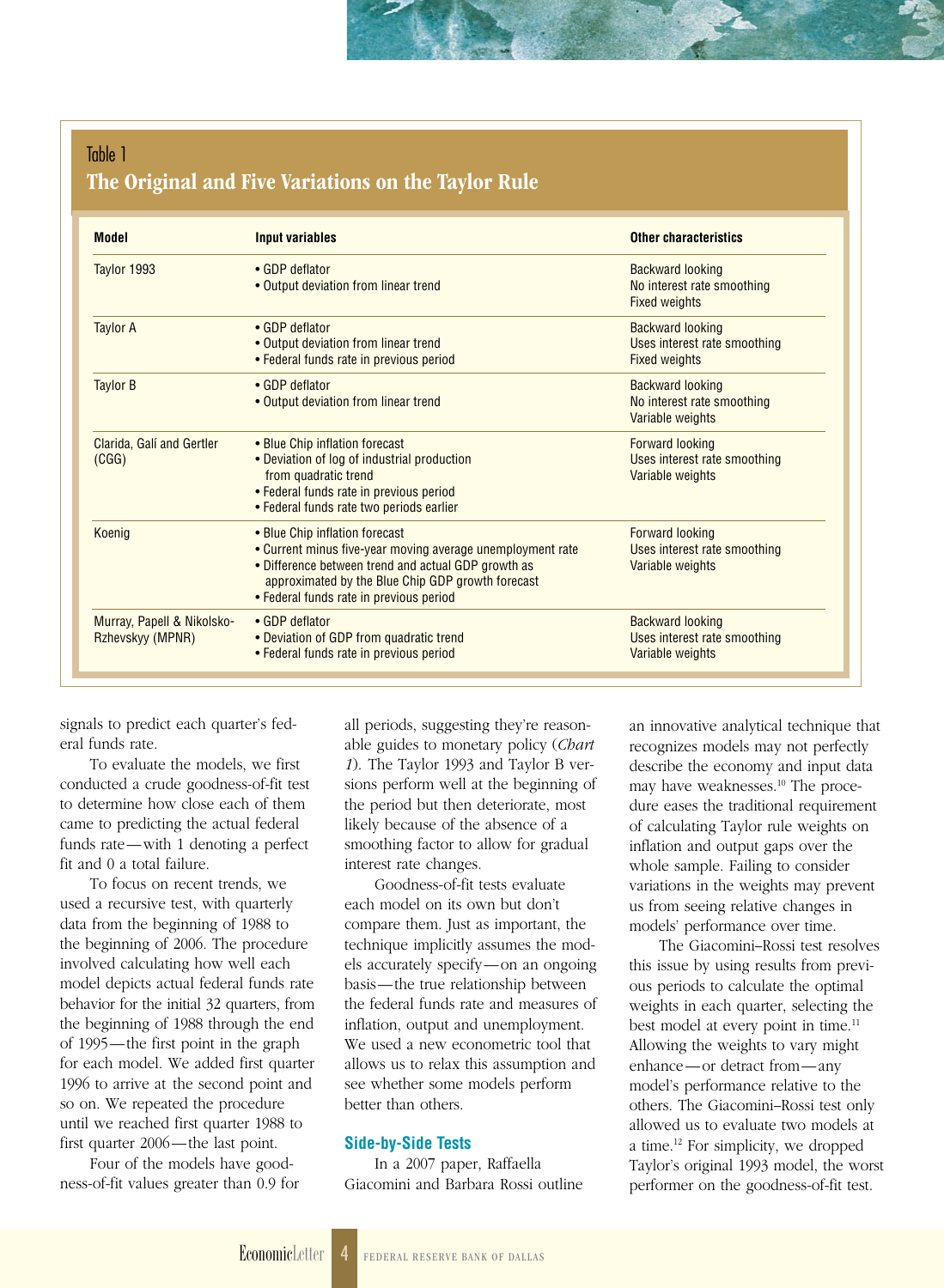

We conducted recursive Giacomini–Rossi tests to make our comparisons, which showed that Koenig's Taylor rule formulation performs best in all cases (*Chart 2*).13 For graphical representation, we designated Koenig as the base model and compared it with four others from first quarter 1988 to first quarter 2006.

Following Giacomini and Rossi, we constructed upper and lower bands to tell us when we can be 90 percent sure one model outperforms another. The bands allow us to visually track the models' relative performance. Values above the upper band mean Koenig performs better than the competing model. Values within the bands mean the models perform equally well. And values below the lower band mean the competing model outperforms Koenig's version.

When it comes to predicting the federal funds rate, Koenig does a better job than Taylor A and Taylor B at every point. The Koenig model outperforms the Murray, Papell and Nikolsko-Rzhevskyy model most of the time, the exception coming in the second through fourth quarters of

2000, when the models perform equally well. The Clarida, Galí and Gertler model has the second-best results, being inferior to Koenig's through 1999 but performing equally well from 2000 onward.

Koenig's model incorporates elements that do a better job of capturing the federal funds rate's history. But we can't be certain his model—or any other—accurately represents the behavior of the federal funds rate.

We know that Taylor rule performance can vary dramatically with different inflation and output gap measures. Comparing various input data in the same way we evaluated the six models may further explain why Koenig's Taylor rule outperforms the others.

For inflation, we looked at the GDP deflator, Blue Chip forecast and CPI. For a more complete analysis, we also included M1 and M2 money growth measures. We tested them because the Fed can influence interest rates through the money supply. M1 includes currency and checking account deposits. M2 broadens M1 by adding funds in savings, money market and similar accounts.

For this round of Giacomini–Rossi recursive tests, the base we chose wasn't the best performer but the GDP deflator—a widely used inflation measure.

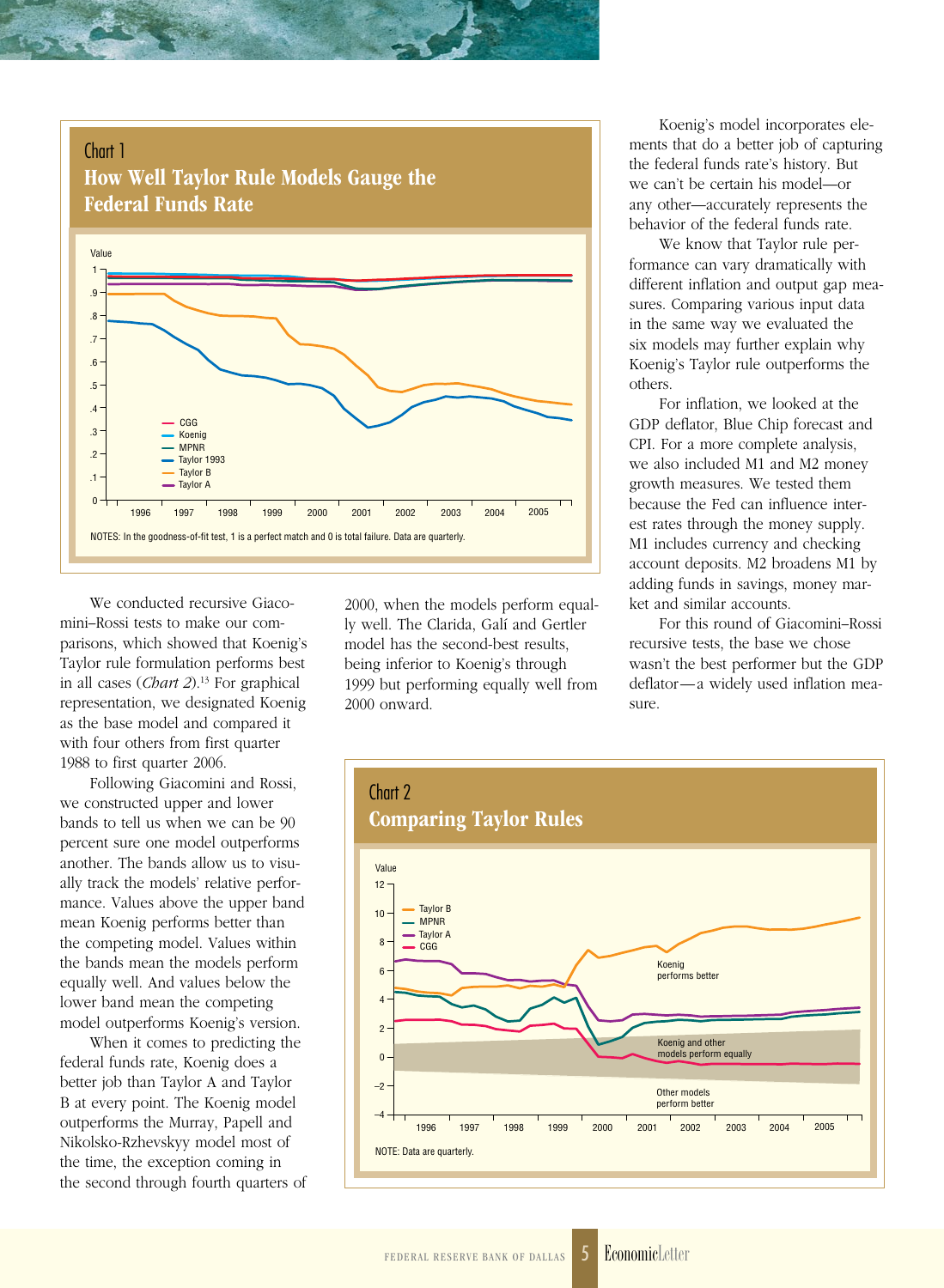#### Chart 3 Comparing Inflation Measures





The Blue Chip forecast lies below the 90 percent bands until 2001 and after 2005, and it does as well as the other models in the interim (*Chart 3*). The results give it an edge over the other inflation indicators in predicting the federal funds rate. In many periods, however, its superiority is only marginally significant.

Which output gap measure works best? In addition to the four concepts our selected Taylor rule models use, we considered two other approaches—the percentage by which GDP deviates from a path that varies over time and GDP growth filtered to remove large fluctuations.<sup>14</sup> The former served as our base (*Chart 4*).

Three output gap measures perform well on the recursive tests—the filtered GDP, the difference between the current and five-year moving average unemployment rates, and the spread between trend and actual growth in real GDP.

Koenig's Taylor rule model uses two of the output gaps that did best on the Giacomini–Rossi tests. It also employs the Blue Chip forecast, the superior performer for the inflation gap. These data no doubt contribute to its success tracking the federal funds rate over two decades. We concluded the Koenig model's superior performance stems both from its design and its choice of input variables.

Indeed, this model shows the power of the Taylor rule (*Chart 5*). Three data sets with little apparent relation to the federal funds rate, when combined with appropriate weights, have a remarkably good record tracking the Fed's policy decisions.

Our findings shouldn't be considered an endorsement of rules to determine monetary policy. The Fed operates with wide discretion, which provides greater freedom and flexibility in policymaking. Even so, the Taylor rule's predictive value should allow observers to better understand the forces that shape Fed actions. As a general guide, the Taylor rule dimin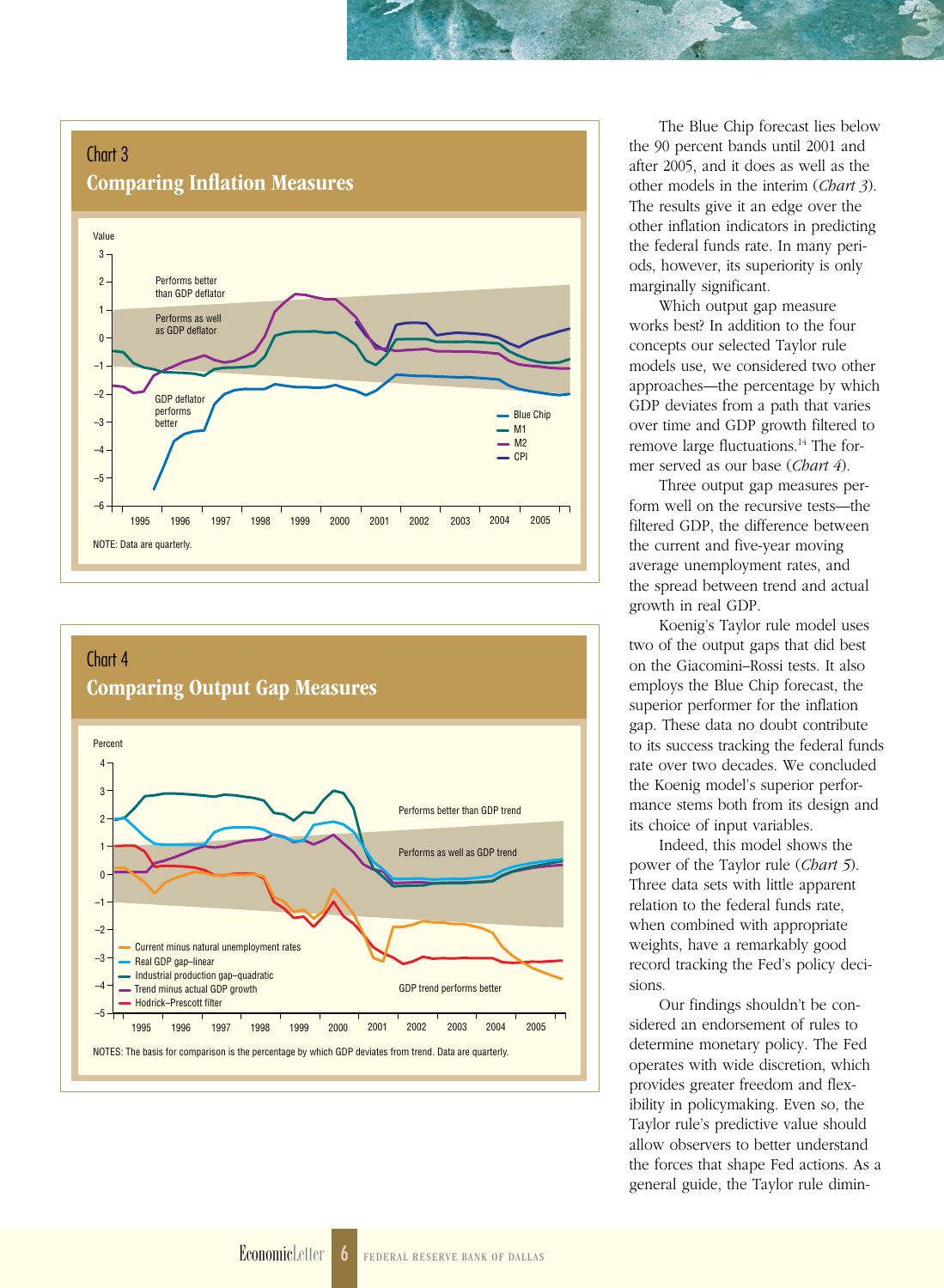ishes the overall level of uncertainty in the economy and enhances the transparency of open market operations.

*Fernandez is a Houston Branch economist in the Research Department of the Federal Reserve Bank of Dallas. Nikolsko-Rzhevskyy, a graduate student at the University of Houston, was one of the developers of a Taylor rule variation discussed in this article.*

NOTE: Data are quarterly.

 $\mathsf{O}$ 

 $\overline{2}$ 

#### **Notes**

The authors thank Amber Obermeyer for her research assistance. They will publish details on their methods and findings in an upcoming issue of the Dallas Fed's *Staff Papers*.

1 While achieving maximum sustainable output over the long run requires keeping prices stable, occasional short-run conflicts between growth and inflation may arise.



1988 1989 1990 1991 1992 1993 1994 1995 1996 1997 1998 1999 2000 2001 2002 2003 2004 2005

2 A number of papers have drawn attention to the importance of including expectations in interest rate rules. Among them are "Inflation Dynamics: A Structural Econometric Analysis," by Jordi Galí and Mark Gertler, National Bureau of Economic Research Working Paper no. 7551, February 2000; "Monetary Policy Rules and Macroeconomic Stability: Evidence and Some Theory," by Richard Clarida, Galí and Gertler, *Quarterly Journal of Economics*, vol. 115, February 2000, pp. 147–80; and "European Inflation Dynamics," by Galí, Gertler and J. David López-Salido, *European Economic Review*, vol. 45, no. 7, 2001, pp. 1237–70.

3 The degree of smoothing indicates how gradually interest rates adjust. If we assume the value of this parameter is 0.8, as evidence in Clarida, Galí and Gertler (1998) suggests, the first move of the Fed to go from a rate of 5.25 percent to a target of 5.75 percent would be 5.35 percent. See "Monetary Policy Rules in Practice: Some International Evidence," by Clarida, Galí and Gertler, *European Economic Review,* vol. 42, June 1998, pp. 1033–67 .

4 See "Gradualism," speech by Ben S. Bernanke at a luncheon co-sponsored by the Federal Reserve Bank of San Francisco–Seattle Branch, May 20, 2004, www.federalreserve.gov. 5 "Obstacles to Measuring Global Output Gaps,"

by Mark A. Wynne and Genevieve R. Solomon, Federal Reserve Bank of Dallas *Economic Letter,* vol. 2, March 2007.

6 "The NAIRU, Unemployment and Monetary Policy," by Douglas Staiger, James H. Stock and Mark W. Watson, *Journal of Economic Perspectives*, vol. 11, Winter 1997, pp. 33–49. 7 Increases in the unemployment rate are associated with declines in real GDP. This wellstudied inverse relationship is called Okun's law. See *Inflation, Unemployment, and Monetary Policy*, by Robert M. Solow and John B. Taylor, Boston: MIT Press, 1998.

8 "Through a Glass, Darkly: How Data Revisions Complicate Monetary Policy," by Evan F. Koenig, Federal Reserve Bank of Dallas *Economic Letter*, vol. 1, December 2006.

9 For details on using real-time data, see "A Real-Time Data Set for Macroeconomists," by Dean Croushore and Tom Stark, *Journal of Econometrics*, vol. 105, November 2001, pp. 111–30; "Monetary Rules Based on Real-Time Data," by Athanasios Orphanides, *American* 

Koenig predicted